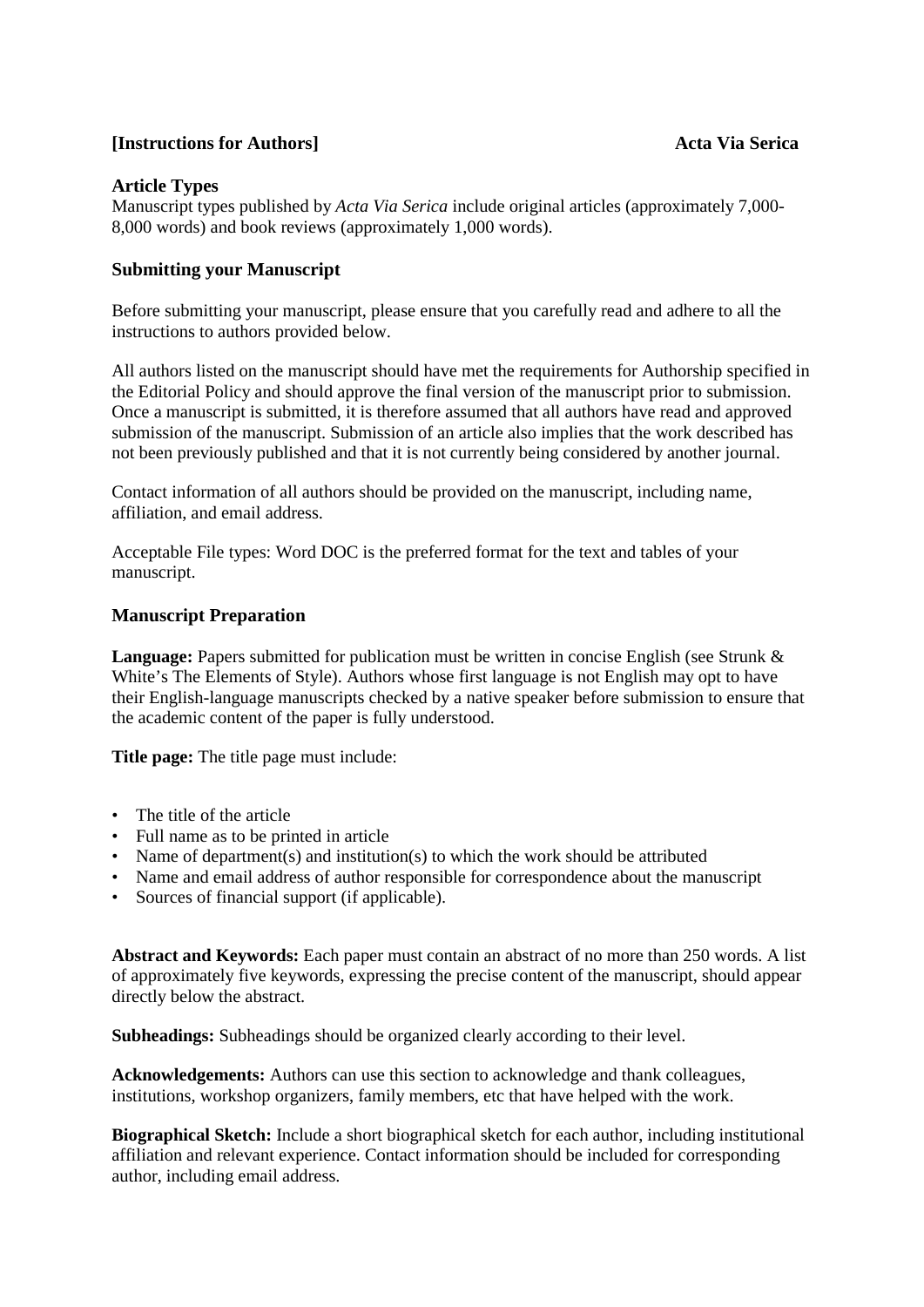**Contributions of funding organizations:** Within this section please provide details of the sources of outside financial support, if applicable, for all authors, including grant numbers, for example: "This work was supported by the Central Asian Research Council (grant number XXXXXXX)."

**Tables, figures, maps and images:** Submit these as separate files, but indicate where they should be situated within the manuscript.

### **References and Notes**

*Acta Via Serica* uses the *Chicago Manual of Style's* two systems of source citation: the Author-Date Reference system for Social Science articles and the Notes and Bibliography system for articles in the Arts and Humanities. Author-Date Reference system uses parenthetical citations in the text to reference the source author's last name and the year of publication. Each citation corresponds to an entry on a References page that concludes the document. The Notes and Bibliography system uses numbered footnotes at the bottom of the page. This corresponds to a fuller citation on a Bibliography page that concludes the document. Main words are capitalized in article and book titles.

#### **Sample Citations**

## **The Author-Date Reference System**

**Books:** *In-text Citation* (Foltz 2016, 57)

*Reference List Entry* Foltz, Richard C. 2016. *Religions of the Silk Road: Premodern Patterns of Globalization.* New York: St. Martin's Press.

## **Journal Articles:**

*In-text Citation* (Halenko 2004, 507-547)

#### *Reference List Entry*

Halenko, Oleksander. 2004. "Wine Production, Marketing and Consumption in the Ottoman Crimea, 1520-1542." *Journal of the Economic and Social History of the Orient* 47, no. 4: 507-

547.

## **Chapters in Books:**

*In-text Citation* (Thoreau 2016, 177–78)

#### *Reference List Entry*

Thoreau, Henry David. 2016. "Walking." In *The Making of the American Essay,* edited by John D'Agata, 167–95. Minneapolis: Graywolf Press.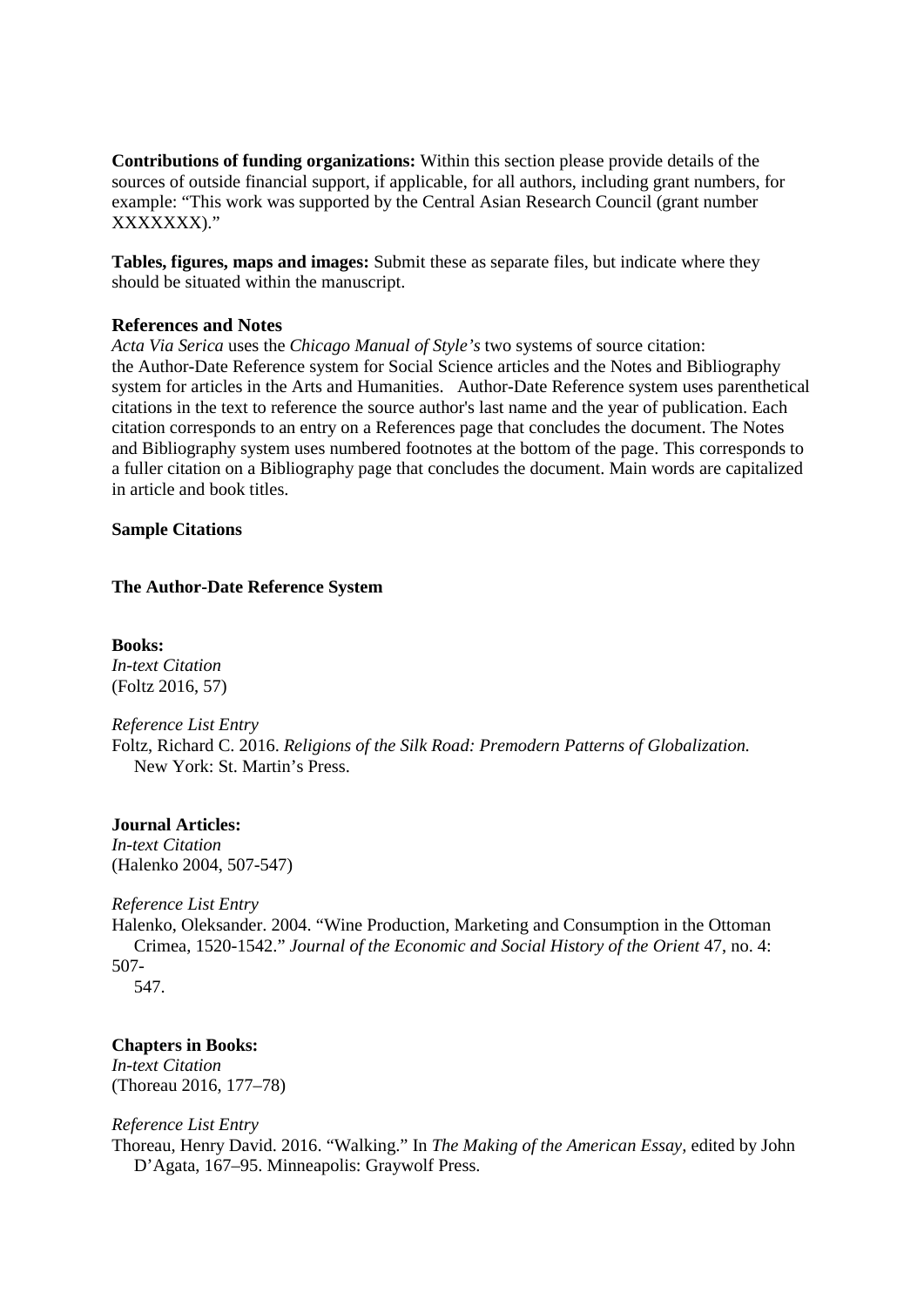# **Translated Book:**

*In-text Citation* (Lahiri 2016, 146)

### *Reference List Entry*

Lahiri, Jhumpa. 2016. *In Other Words.* Translated by Ann Goldstein. New York: Alfred A. Knopf.

## **Online Sources:**

*In-text Citation* (Google 2017)

*Reference List Entry*

Google. 2017. "Privacy Policy." Privacy &Terms. Last modified April 17, 2017. https://www.google.com/policies/privacy/.

## **The Notes and Bibliography system**

A full reference is provided in the first footnote, abbreviated thereafter.

# **Books:**

*Footnote*

Richard C. Foltz, *Religions of the Silk Road: Premodern Patterns of Globalization* (New York: St. Martin's Press, 2016).

*Bibliography Entry*

Foltz, Richard C. *Religions of the Silk Road: Premodern Patterns of Globalization.* New York: St. Martin's Press, 2016.

## **Journal Articles:**

*Footnote*

Oleksander Halenko, "Wine Production, Marketing and Consumption in the Ottoman Crimea, 1520-1542," *Journal of the Economic and Social History of the Orient* 47, no. 4 (2004): 507- 547.

## *Bibliography Entry*

Halenko, Oleksander. "Wine Production, Marketing and Consumption in the Ottoman Crimea, 1520-1542." *Journal of the Economic and Social History of the Orient* 47, no. 4 (2004): 507-

547.

## **Chapters in Books:**

*Footnote*

Henry David Thoreau, "Walking," in *The Making of the American Essay,* ed. John D'Agata (Minneapolis: Graywolf Press, 2016), 177–78.